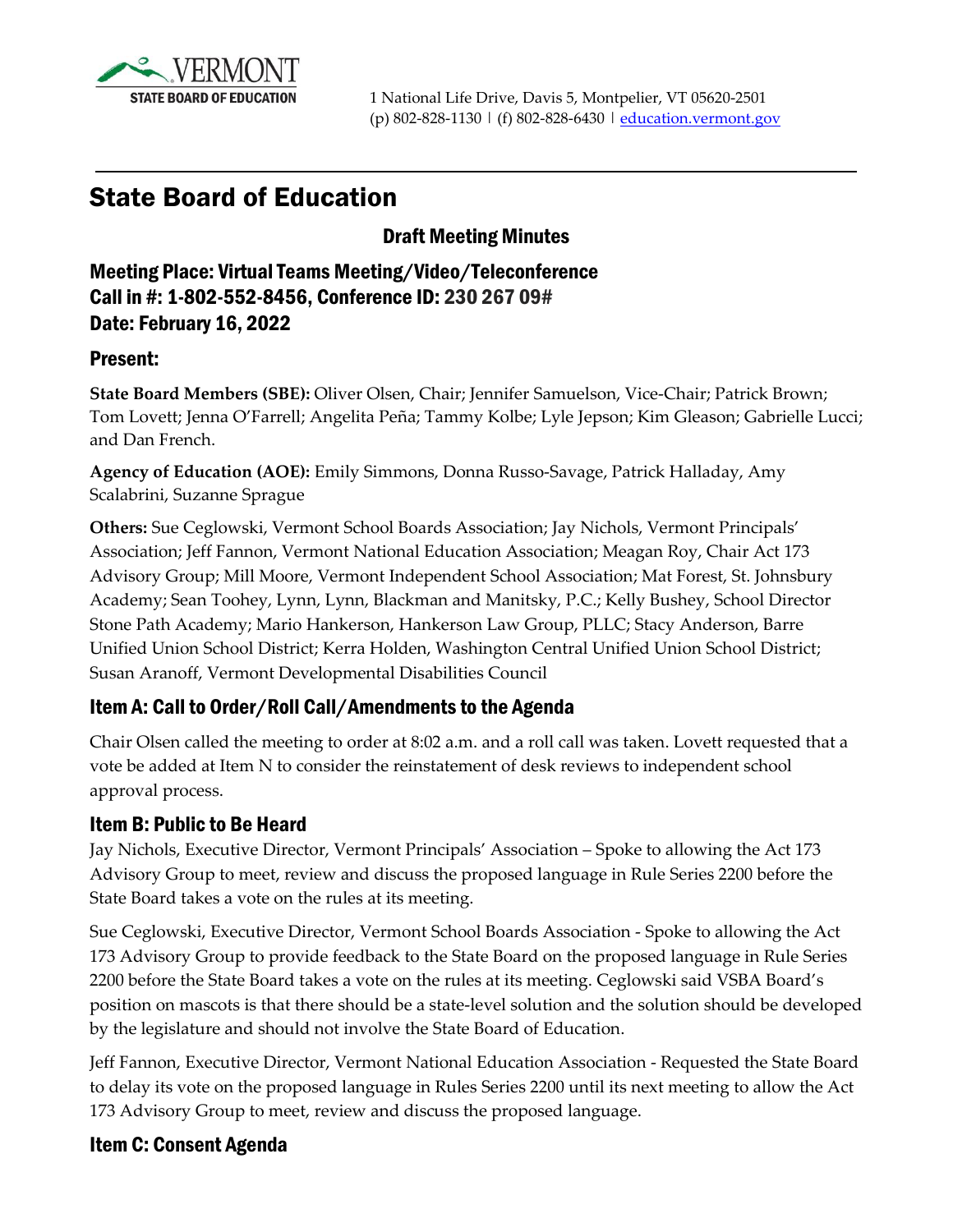Samuelson moved to approve the minutes from the January 19, 2022, meeting. Lovett seconded the motion. The motion passed unanimously.

## Item D: Board Announcements

Chair Olsen said an opinion was requested from the Attorney General (AG) on Stowe's request to withdraw from the Lamoille South Unified Union School District due to complex legal issues. The AG's office has circulated a document to interested parties for technical and factual corrections. A final draft of the decision is expected next week.

Chair Olsen said that he met with the Senate Education Committee on school mascots, Chapter 11 issues, and the independent school approval process.

## Item E: Student Report

Peña said things have settled down a bit at her school. Students are adapting to being back in the building and sticking to a schedule as well as staying home when sick. Teachers still need more supports than they receive.

Lucci said the there is definitely less fear surrounding COVID-19 amongst students. There are still behavioral struggles at the school and the administration is working to deal with it. Students seem to be getting into a groove with school and are looking forward to the vacation to relax and recharge.

# Item F: Update on Chapter 11

Gleason said the process has been collaborative and thoughtful. The House Committee on Education has been in general agreement with the standards and process for withdrawal proposed by the State Board. The Committee will likely remove the State Board's ability to reject a withdrawal proposal. Instead, the State Board would issue a positive or negative advisory opinion and – if negative – the voters of the petitioning town would need to approve withdrawal by a supermajority. The process will also provide an offramp if the district decides that withdrawal is not a viable option.

## Item G: SBE and AOE Roles and Responsibilities Report to the Legislature

Kolbe provided a brief update on the activities of the subcommittee on delineating and restructuring the roles and responsibilities between the SBE and the AOE focusing on efficiency and policy coherence. She shared an updated [draft report](https://education.vermont.gov/documents/state-board-item-g-02-16-22) for the State Board's consideration that addressed the State Board's feedback from its January meeting.

Kolbe made a motion to approve the Roles and Responsibilities Report on behalf of the State Board of Education and to send it to the Legislature. Jepson seconded. There was no discussion. The motion passed unanimously.

# Item K: State Assessment Vendor Request for Proposal (RFP) Update

Secretary French said the state assessment is required under federal law. The state procurement process requires a bidding process for a vendor. Secretary French requested time on the March meeting agenda for the State Board to consider and vote on a vendor to provide the AOE ample time to negotiate a contract with the vendor that is selected. He suggested that a single State Board member be appointed to participate in the process. The State Board member could speak to a drafted recommendation from him at its March meeting.

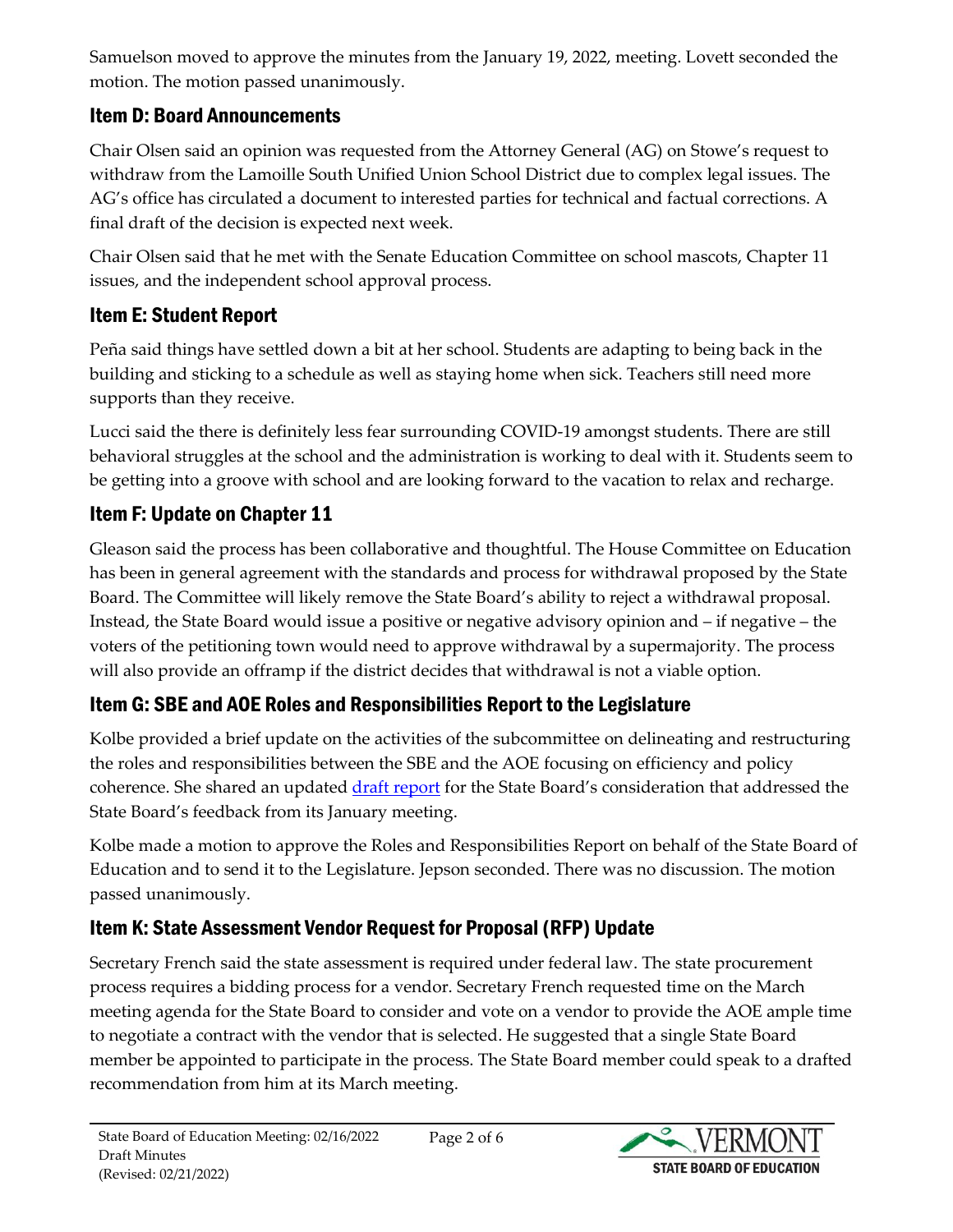Kolbe volunteered to participate. Lovett made a motion to designate Kolbe as the State Board of Education's representative in the RFP process. Samuelson seconded. The motion passed unanimously.

# Item N: Independent School Approval Review Committee

Lovett said that the committee met twice to review the current process for independent school approvals and how the Secretary's recommendation comes to the State Board. The committee will review the independent school approvals and discuss any concerns regarding the approval with the AOE. A school representative will be invited and not required to attend the meeting. A fully vetted recommendation will be brought to the full State Board for its consideration. Should Lovett have a conflict of interest due to his current teaching position, Brown will chair those approval discussions.

Lovett said the committee and the AOE reviewed the types of approvals, site visit checklists and how the AOE assesses compliance to non-discrimination law. There are 33 independent schools in the queue needing renewal or approval. After June 30, the number increases to 61 schools and after June 30, 2023, the number of schools is 85. Staffing challenges were discussed. The AOE understands the value of site visits and requested approval of desk reviews to help deal with the extensive backlog. Discussion followed regarding factors that would trigger a site visit, site visit schedules get derailed due to various reasons, many expiring on June 30, 2022, downside to waiting, strategies to clear the backlog, new Rule Series 2200 and approving the schools under the old rules and ensuring that independent schools receive public dollars.

Lovett said the committee will meet again soon and he will seek clarity from the AOE on what conditions the AOE would seek to use the desk review and establish the criteria to be used. Lovett will bring a recommendation to the full State Board for its consideration at the March meeting.

Chair Olsen called for a recess at 9:20 a.m. The meeting reconvened at 9:31 a.m.

## Item H: Rules Series 2200

Chair Olsen handed the gavel to Vice Chair Samuelson during Item H.

Chair Samuelson acknowledged the time and work put into Rule Series 2200, that it was close to completion and thanked all involved. Chair Samuelson reviewed that the full Act 173 Advisory Group (AG) voted to name a subgroup to work on nondiscriminatory enrollment practices. The subgroup disagreed about the interpretation of the rule 2229.4§(a)(2) "A school shall enroll all publicly funded students on a first come first served basis until capacity is reached". Much time was spent interpreting this sentence. Simmons released a memo that included three versions of rule 2229. The first was the draft filed with Interagency Committee on Administrative Rules (ICAR), the second was the language proposed by the Act 173 subgroup and the third version was drafted by the Rule Series 2200 subcommittee. The three versions were considered by the full AG, who were unable to reach consensus. Without consensus from the full AG, the Rule Series 2200 subcommittee spent time at its last meeting identifying and analyzing language that concerned some of the AG stakeholders and crafting new language that responded to the concerns.

Roy reviewed why it is important that the full AG weighs in on the current draft given the purpose of the AG to inform the development of these rules and explained that the AG fully endorsed the existing draft that went through public comment in the 2021 school year. Once the public comment

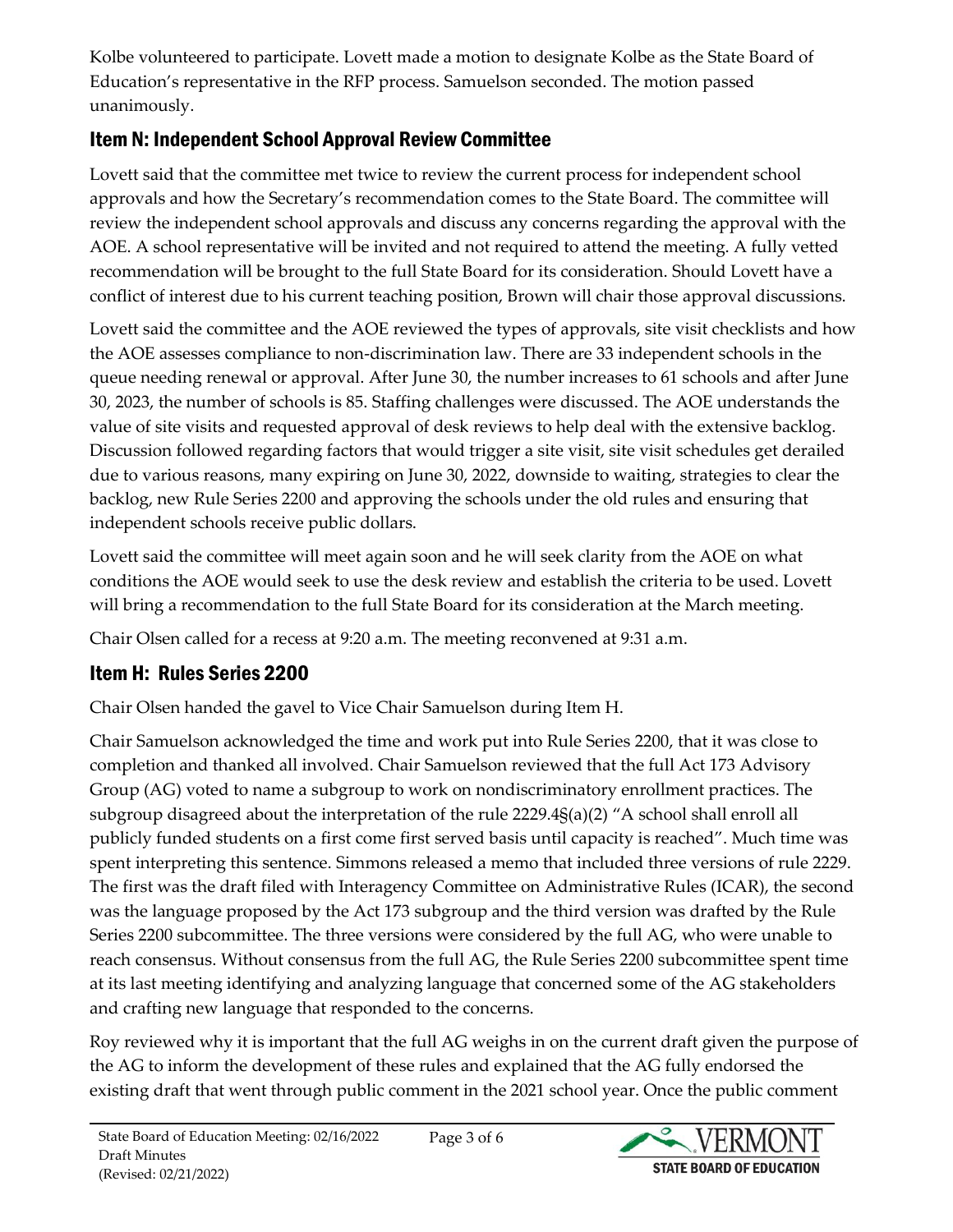closed, some of the comments pertained to issues that the AG discussed in the last year. The AG was asked to reconsider the draft and decide whether it would recommend changes. The AG signaled that the timeline was aggressive and that they would try to meet it but that the priority would be to get the rules right and provide solid information to the State Board. The public comment was discussed at length by the AG, and it was agreed that clarification on enrollment practice would be prudent and that the AG would not recommend changes to the rate setting language. The subgroup was formed to work on language related to rule 2229.4§(a)(2).

Roy said that the rewrite was substantive, and they were not able to reach consensus. There were issues with not enough time to review the final draft wording, multiple versions in play and confusion with the AG, and if the full AG was considering the full rule language or just rule 2229. Roy respectfully requested that the AG have the ability to review the draft language. If the State Board acts at its meeting, it will be done without a decision from the full AG. The AG is scheduling a special meeting to review the full draft and to provide a recommendation to the State Board.

Olsen said the proposed action on the State Board agenda is not to adopt the final draft but to provide direction to Simmons to prepare a final draft. The State Board would schedule a special meeting prior to its March regular meeting to adopt the final draft. Discussion followed regarding the State Board following the APA timeline and filing due date with Legislative Committee on Administrative Review (LCAR) as March 15, and flexibility for an extension from the eight-month limit on rulemaking.

Simmons reviewed the **memo** and said the purpose is to summarize the various provisions within the entire rule that speak to principles of nondiscrimination. The second half of the memo provides a side by side of the rule filed with Interagency Committee on Administrative Rules (ICAR) and the most recent draft language by the Rule Series 2200 Subcommittee. She reviewed the memo in more detail. Discussion followed on rule 2226.3, open enrollment for all students, safeguards for Individualized Education Programs (IEP) and 504 meetings when a student enrolls in the middle of the school year and renaming rule 2229.1. Chair Samuelson led further discussion regarding updating rule 2229.4(a) which applies to when a student enrolls midyear in an independent school who requires special education services and renaming rule 2229.1. It was agreed that the word "promptly" be replaced with "within 30 days of the student's acceptance of enrollment" and keeping the language "when practical the meeting shall occur prior to the start of the school year". It was agreed that 2229.1 would be titled - Enrollment: Requirements for Approved Independent Schools, Publicly Funded Students and Local Education Agencies (LEAs).

Simmons reviewed the **Proposed Response to Public Comment – Remaining Issues**. She reviewed the spreadsheet in numerical order and summarized the requested rule change in detail as well as the proposed responses. Discussion followed on nondiscrimination, organization of rule, definition of terms, branding and to use the current term BIPOC (Black, Indigenous, People of Color).

Lovett made the following motion: That the State Board of Education accept the remaining proposed recommendations of the Rule Series 2200 Subcommittee that are noted on the spreadsheet titled "Comments on Rule 2200 at the End of Public Comment Period" that was submitted and discussed at Agenda Item H to the Board's February 16, 2022, meeting as either fully resolved or resolved with new or amended language and give provisional approval of them. Kolbe seconded the motion.

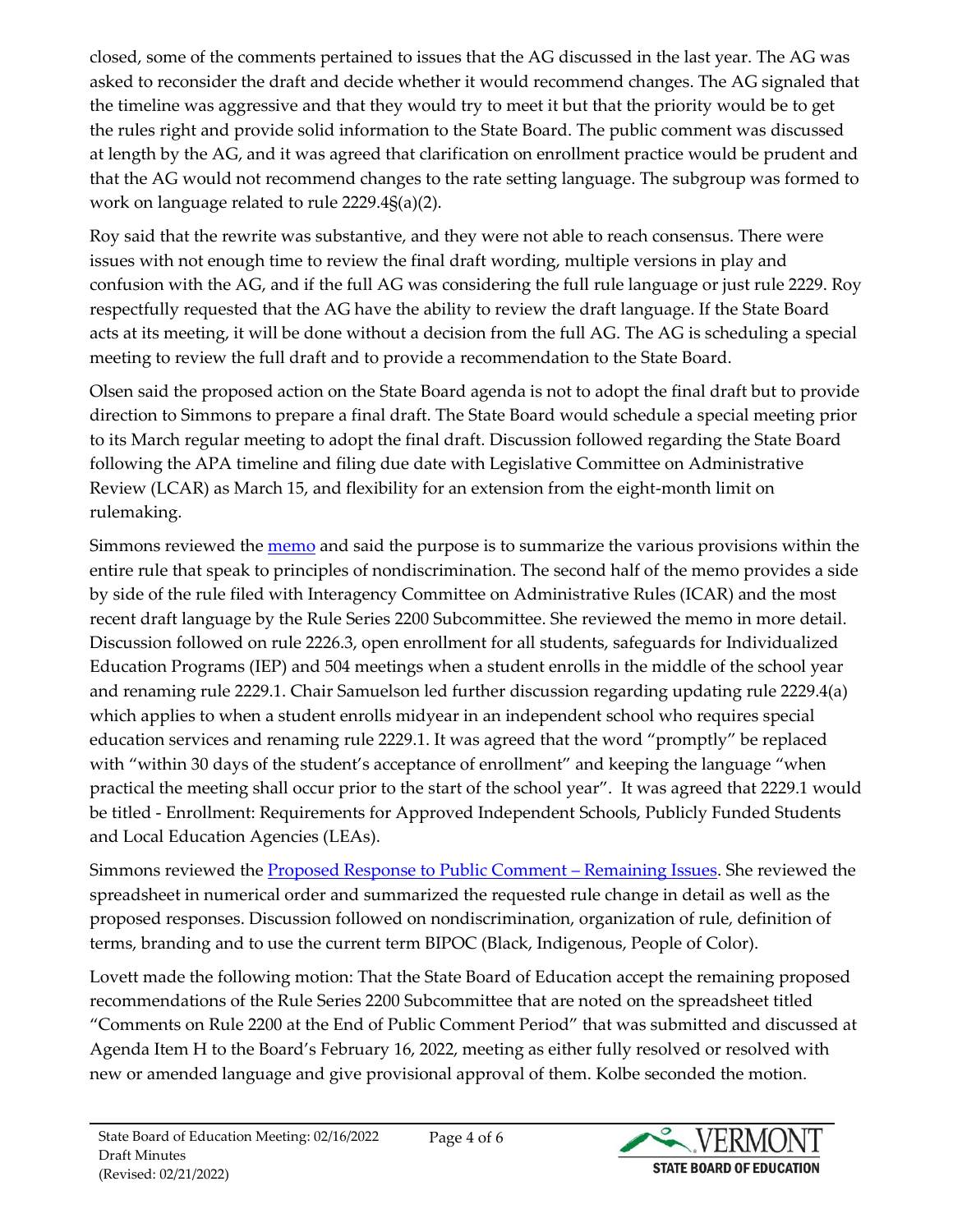Discussion followed regarding pre-existing language for payment to out-of-state programs, out-ofstate placement and being outside the purview of rulemaking. The motion passed unanimously.

Lovett made the following motion: That the Board delegate authority to the Rule Series 2200 Subcommittee to work with Agency of Education's General Counsel to prepare the final draft of the Rules which will then be brought before the full Board at a special meeting for its final review and adoption. Jepson seconded. There was no discussion. The motion passed unanimously.

Chair Samuelson handed the gavel back to Chair Olsen.

## Item L: Stone Path Academy

Secretary French said the Agency of Education is recommending a waiver to allow Stone Path Academy to continue to operate for the reminder of the school year with conditions that are outlined in the [Secretary's Recommendation](https://education.vermont.gov/documents/state-board-item-l-1-02-16-22). He said this was in the best interest of the students currently enrolled in the school. Chair Olsen added that it was a unique and unusual situation and allows the school a path to closure at the end of the school year. LEAs in the region are advocating for the continuation of the program through the end of the school year which will allow time for them to transition the students to the next appropriate placement, to ensure students have educational continuity and to avoid significant detrimental effects on the students and their families.

Discussion followed regarding staffing changes and challenges, Stone Path not accepting new students, LEAs taking over the school, no concerns with the health and safety of the enrolled students and ongoing oversight by the AOE. Jepson made a motion to adopt the Secretary's recommended action as written. Samuelson seconded the motion. There was no discussion. The motion passed unanimously.

Lovett made a motion to delegate monitoring of the conditional approval to the State Board's Independent School Approval Committee. Brown seconded the motion. Discussion followed regarding the committee's role in monitoring of Stone Path Academy. The motion passed unanimously.

## Item J: Vermont Standards Board for Professional Educators (VSBPE) Waiver Process

Halladay presented the [waiver process](https://education.vermont.gov/documents/state-board-item-j-02-16-22) of the Vermont Standards Board for Professional Educators (VSBPE). He explained the waiver process; waiver authority; and the waiver categories. Discussion followed on communicating the waiver process to prospective applicants, administrators being aware of waiver process, technical assistance from the AOE on a flexible path to licensure, different licensing process for Career Technical Education (CTE) instructors and the PRAXIS Core requirement, new Americans taking advantage of the program and other demonstrations of basic skills accepted by Vermont.

## Item M: Public Engagement Forums

O'Farrell reviewed the **public engagement forums proposal** based on the discussion from the State Board's previous meeting. Included in proposal are suggested dates and times, locations, and prompts. Discussion followed to include a diverse group of participants who have access to the forums, timing of forums, the proposed prompts, what the State Board will do with feedback, listening sessions, sharing feedback with the legislature, reflecting on feedback at the State Board